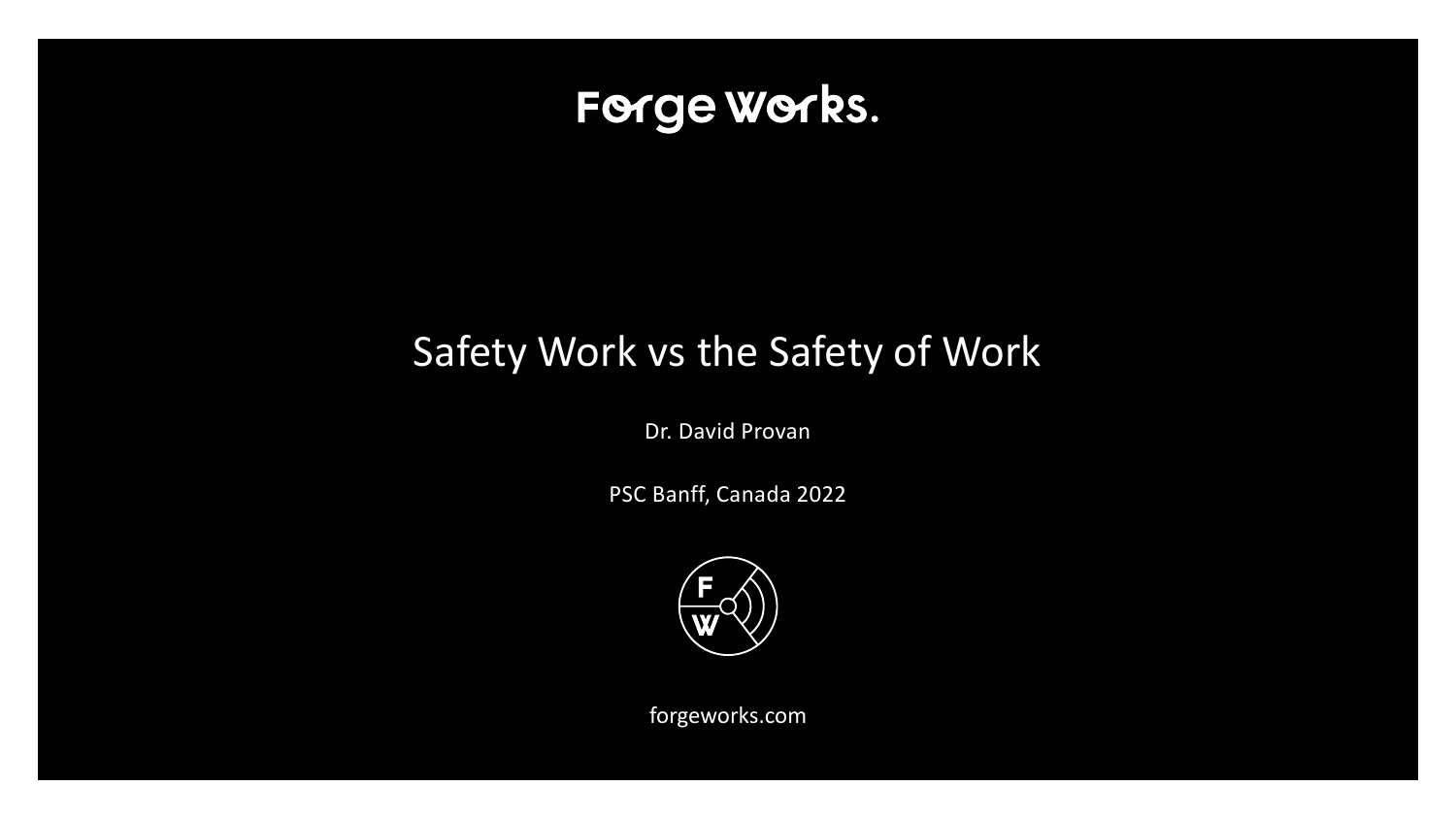

# Safety Work vs Safety of work





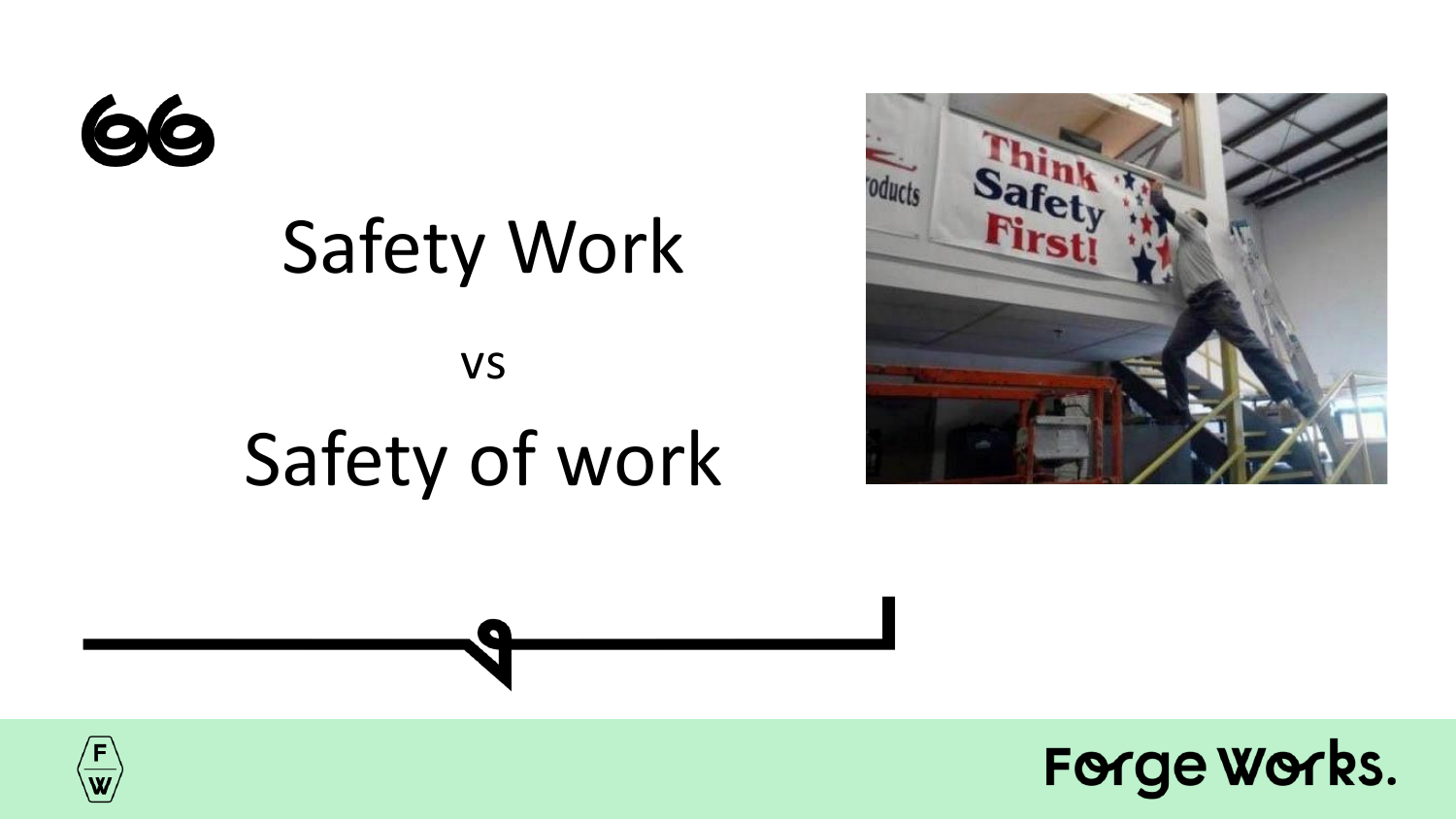#### The relationship between Safety Work and the Safety of Work





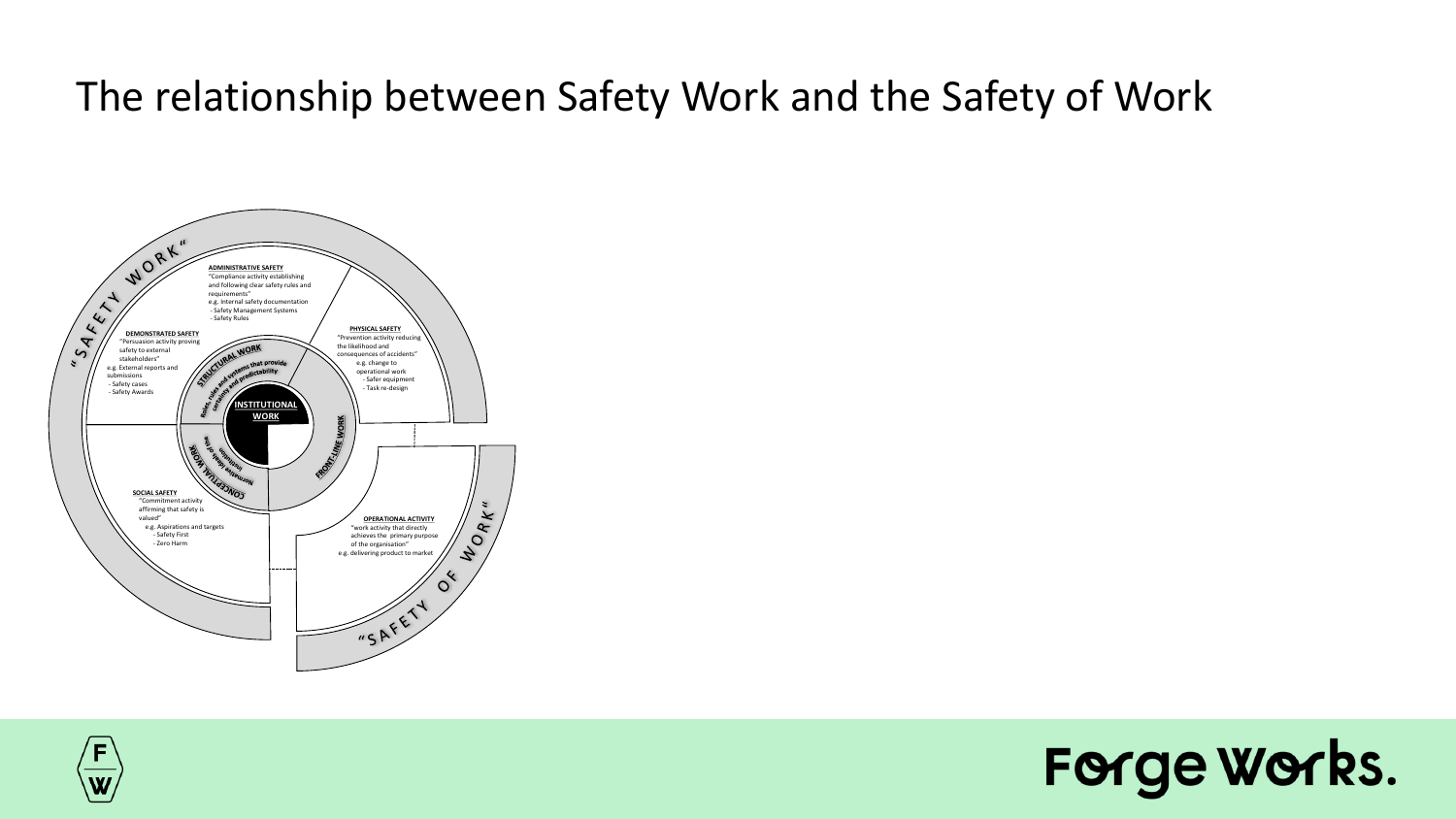#### Demonstrated Safety Work



| Category            | <b>Description</b>                           | <b>Objective</b>                                                                                                                                                 |  |  |
|---------------------|----------------------------------------------|------------------------------------------------------------------------------------------------------------------------------------------------------------------|--|--|
| <b>Demonstrated</b> | Satisfying stakeholder<br>demands for safety | Performing safety work to satisfy the requests of internal and<br>external stakeholders: e.g. regulators, customers, senior<br>management or safety organisation |  |  |



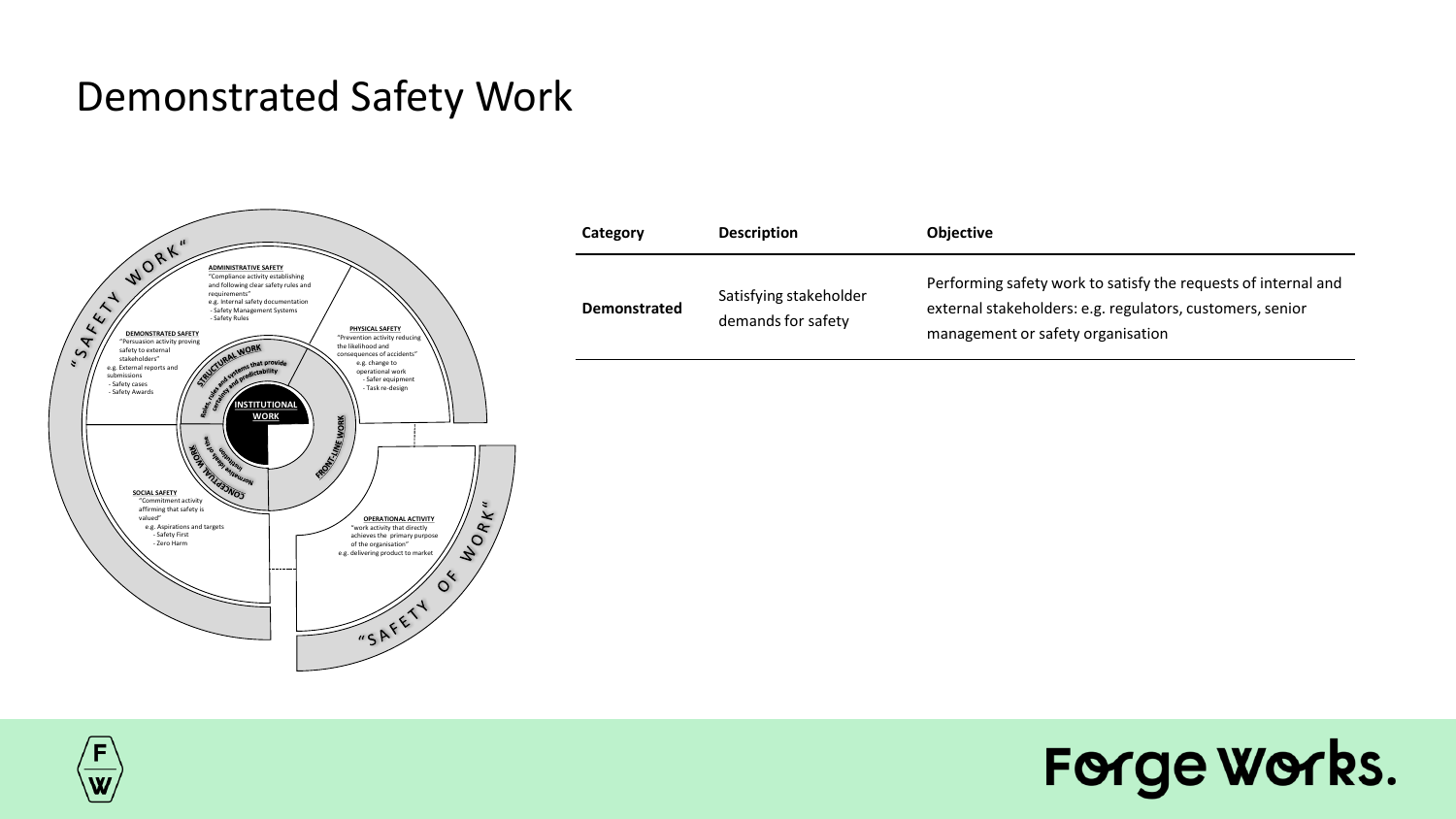#### Social Safety Work



| Category            | <b>Description</b>                           | <b>Objective</b>                                                                                                                                                 |  |  |  |
|---------------------|----------------------------------------------|------------------------------------------------------------------------------------------------------------------------------------------------------------------|--|--|--|
| <b>Demonstrated</b> | Satisfying stakeholder<br>demands for safety | Performing safety work to satisfy the requests of internal and<br>external stakeholders: e.g. regulators, customers, senior<br>management or safety organisation |  |  |  |
| <b>Social</b>       | Re-enforcing our<br>commitment to safety     | Performing safety work to communicate and promote safety<br>messages, and create the general feeling that safety is<br>important.                                |  |  |  |
|                     |                                              |                                                                                                                                                                  |  |  |  |



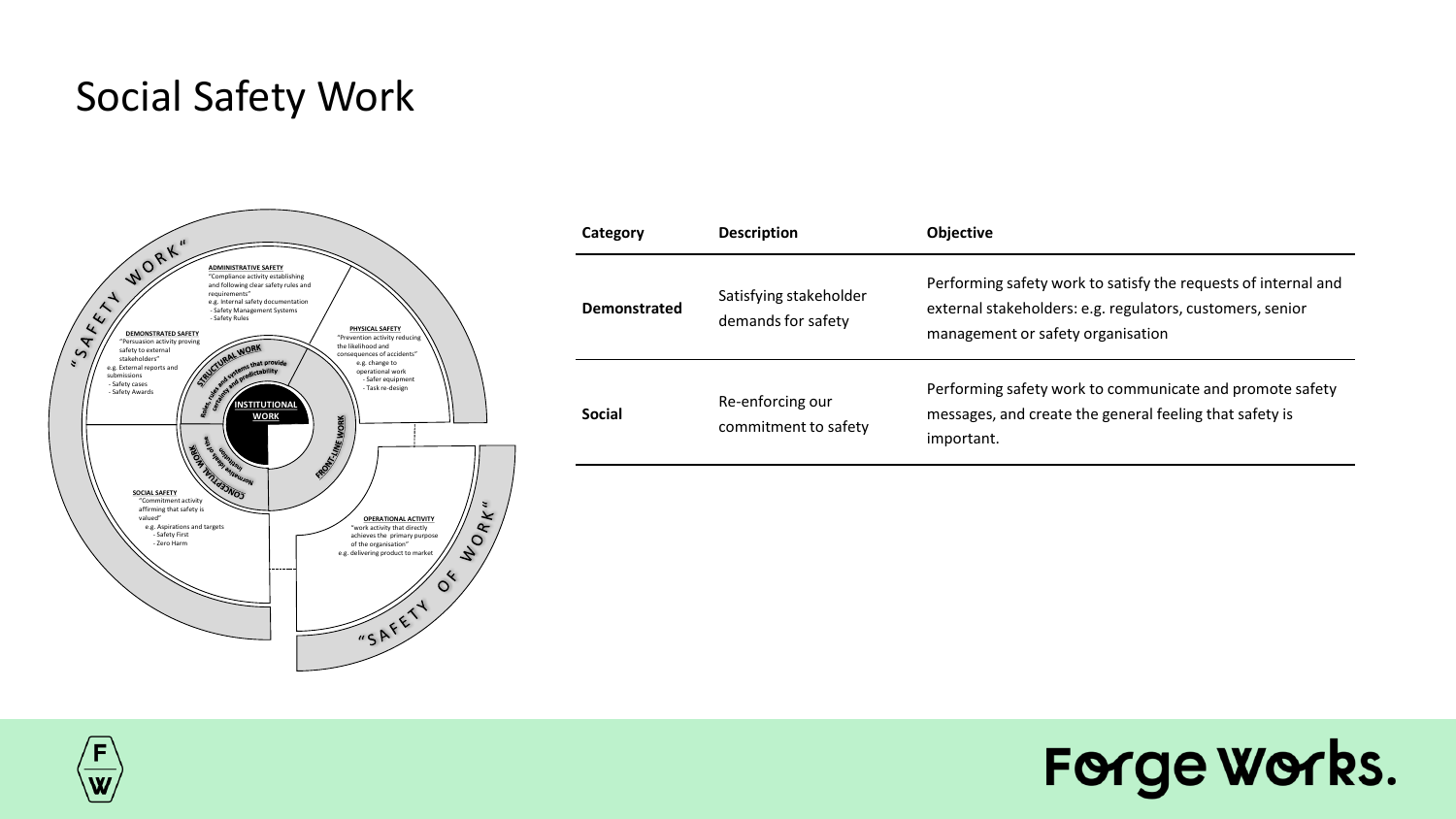#### Administrative Safety Work



| Category                                                | <b>Description</b>                           | <b>Objective</b>                                                                                                                                                 |  |  |  |  |
|---------------------------------------------------------|----------------------------------------------|------------------------------------------------------------------------------------------------------------------------------------------------------------------|--|--|--|--|
| <b>Demonstrated</b>                                     | Satisfying stakeholder<br>demands for safety | Performing safety work to satisfy the requests of internal and<br>external stakeholders: e.g. regulators, customers, senior<br>management or safety organisation |  |  |  |  |
| <b>Social</b>                                           | Re-enforcing our<br>commitment to safety     | Performing safety work to communicate and promote safety<br>messages, and create the general feeling that safety is<br>important.                                |  |  |  |  |
| Complying with safety<br>Administrative<br>requirements |                                              | Performing safety work because it is an administrative<br>requirement of the system or to create evidence that<br>something was done.                            |  |  |  |  |



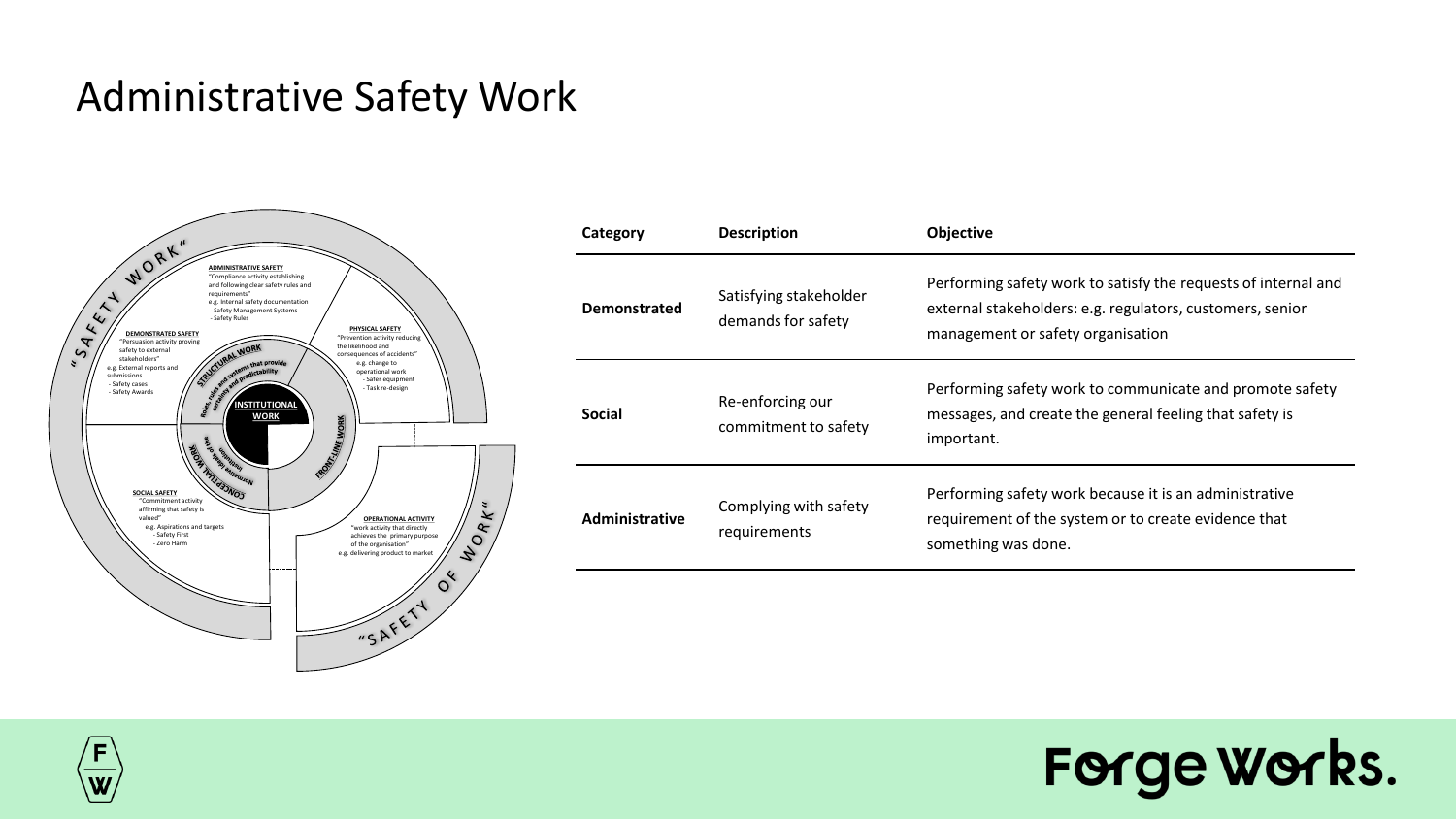#### Physical Safety Work



| Category                                                    | <b>Description</b>                           | Objective                                                                                                                                                        |  |  |  |
|-------------------------------------------------------------|----------------------------------------------|------------------------------------------------------------------------------------------------------------------------------------------------------------------|--|--|--|
| Demonstrated                                                | Satisfying stakeholder<br>demands for safety | Performing safety work to satisfy the requests of internal and<br>external stakeholders: e.g. regulators, customers, senior<br>management or safety organisation |  |  |  |
| <b>Social</b>                                               | Re-enforcing our<br>commitment to safety     | Performing safety work to communicate and promote safety<br>messages, and create the general feeling that safety is<br>important.                                |  |  |  |
| <b>Administrative</b>                                       | Complying with safety<br>requirements        | Performing safety work because it is an administrative<br>requirement of the system or to create evidence that<br>something was done.                            |  |  |  |
| Improving the safety of<br><b>Physical</b><br>physical work |                                              | Performing safety work that directly changes the capability of<br>the worker. physical work process or equipment used to<br>perform operational activity.        |  |  |  |



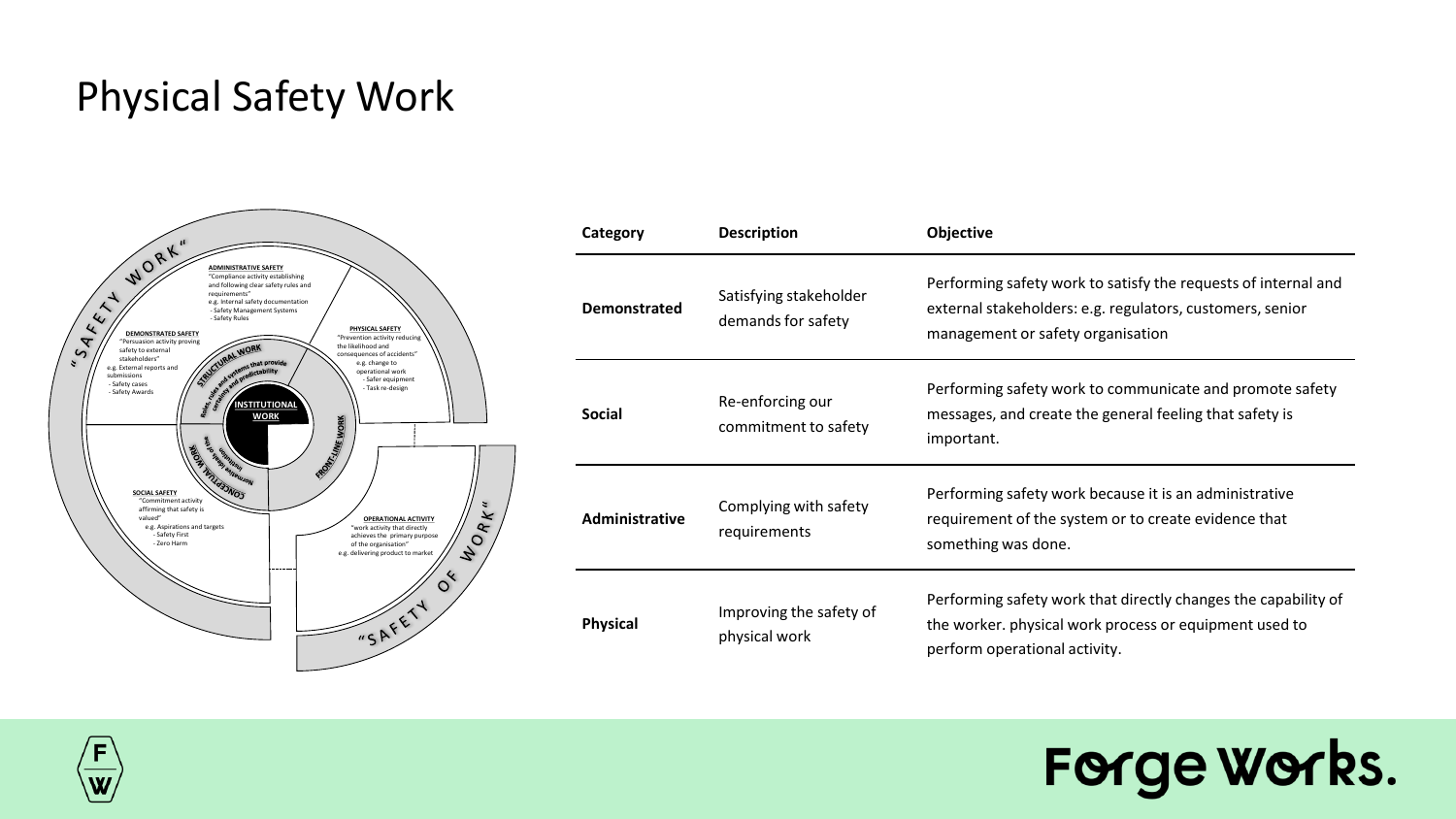Where does that leave us?

- Safety work does not always contribute to the safety of work
- Some safety work activities make work less safe

• Safety work does not prioritise local risks and needs



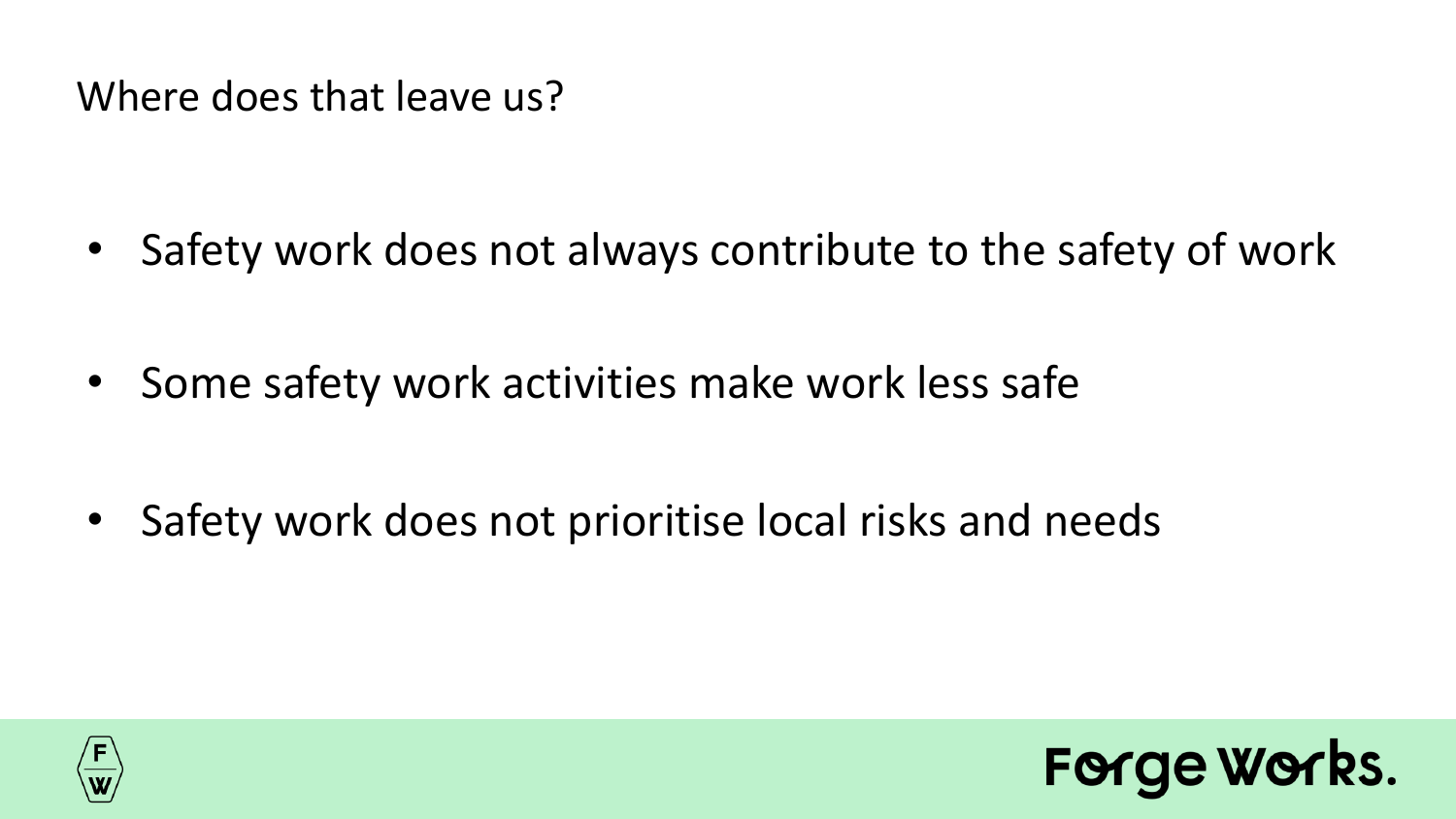#### How can New View Safety Theory help?

| <b>HRO</b><br>(Laporte, Roberts,<br>Rochlin) 1989 | Resilience Eng.<br>(Woods, Hollnagel)<br>2004 | Safety II<br>(Hollnagel)<br>2008                                   | Safety Differently<br>(Dekker)<br>2013    | <b>HOP</b><br>Conklin<br>(2015)                                                                 | <b>Graceful Extensibility</b><br>(Woods)<br>2017                                                 | <b>Guided Adaptability</b><br>(Provan)<br>2020                                  | <b>Consolidated principles for the</b><br>effective management of the safety of<br>work. |
|---------------------------------------------------|-----------------------------------------------|--------------------------------------------------------------------|-------------------------------------------|-------------------------------------------------------------------------------------------------|--------------------------------------------------------------------------------------------------|---------------------------------------------------------------------------------|------------------------------------------------------------------------------------------|
| Pre-occupation with<br>failure                    |                                               |                                                                    | Safety is an<br>ethical<br>responsibility | Management Response<br><b>Matters</b>                                                           |                                                                                                  |                                                                                 | Develop leaders with a safety<br>motivation who care for every person                    |
| Sensitivity to<br>operations                      |                                               | Understand the gap<br>between Work as Imagined<br>and Work as Done | Presence of<br>positive<br>capacities     | <b>Context Drives</b><br>Behaviour                                                              | Adaptive capacity and the<br>capacity for manoeuvre is finite                                    | Explore everyday<br>work                                                        | Understand your organisations logics,<br>and how it drives local action                  |
| Deference to<br>expertise                         | Learn                                         | Learn from normal work<br>and what goes well                       | People are a<br>solution to<br>harness    | Error is normal                                                                                 | All teams are locally constrained                                                                | Support local<br>practices and<br>balance front-line<br>demands                 | Set workers up for success in all<br>operational objectives                              |
|                                                   |                                               |                                                                    |                                           |                                                                                                 | Teams monitor, influence,<br>constrict, extend the adaptive<br>capacity of others                |                                                                                 | Understand the variation and<br>complexity of work performance                           |
| Reluctance to simplify                            | Monitor                                       |                                                                    |                                           | Blame fixes nothing                                                                             | Teams pursue own goals which<br>modifies pressures on others                                     | Free flow of<br>information                                                     | Closely monitor operations and reflect<br>deeply on what the insights mean               |
|                                                   | Anticipate                                    | Performance variability is<br>normal                               |                                           |                                                                                                 | All teams risk saturation of<br>adaptive capacity and require<br>support                         | Anticipate future<br>operational scenarios                                      | Anticipate future operational scenarios<br>and update the model or work as done          |
| Commitment to<br>Resilience                       | Respond<br>Ensure work goes well              |                                                                    | Learning is vital                         | Multiple perspectives are<br>required to compensate for mis-<br>calibrated perceptions of teams | Facilitate learning<br>from surprise and<br>normal work.                                         | Establish a priority for learning and<br>support with locally diverse practices |                                                                                          |
|                                                   | Presence of<br>adaptive capacity              |                                                                    |                                           |                                                                                                 | Surprises occur at the operating<br>boundary which requires means<br>to extend adaptive capacity | Reduce goal conflict<br>through<br>sacrifice judgements                         | Make continuous adjustments to the<br>goals, structures and resources.                   |



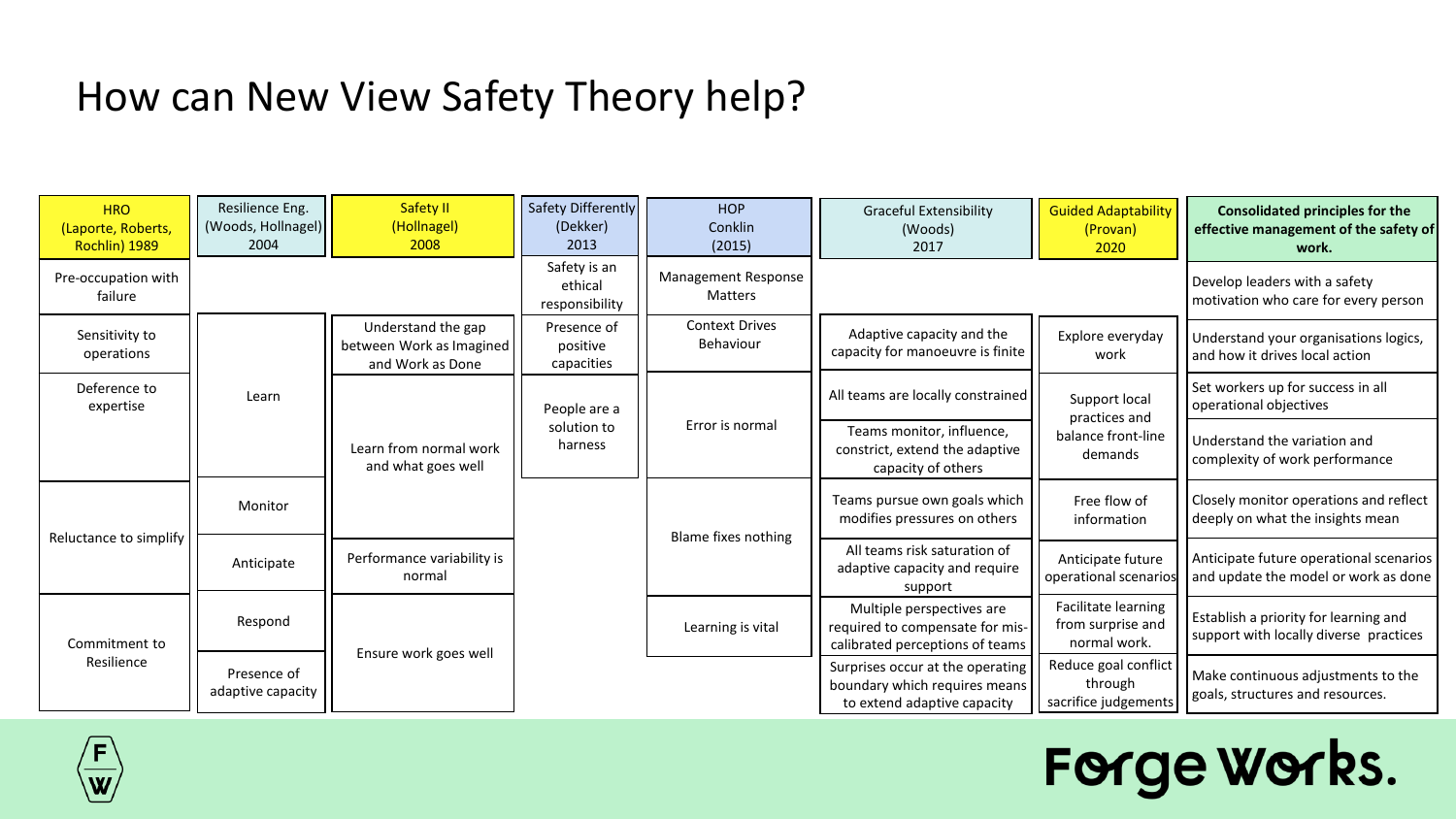#### Forge Works Map – The Model

The Forge Works Map is based on scientific safety and institutional work literature and is an expansion of other industry safety models, including the DuPont Bradley Curve and the Hudson Cultural Maturity Ladder.





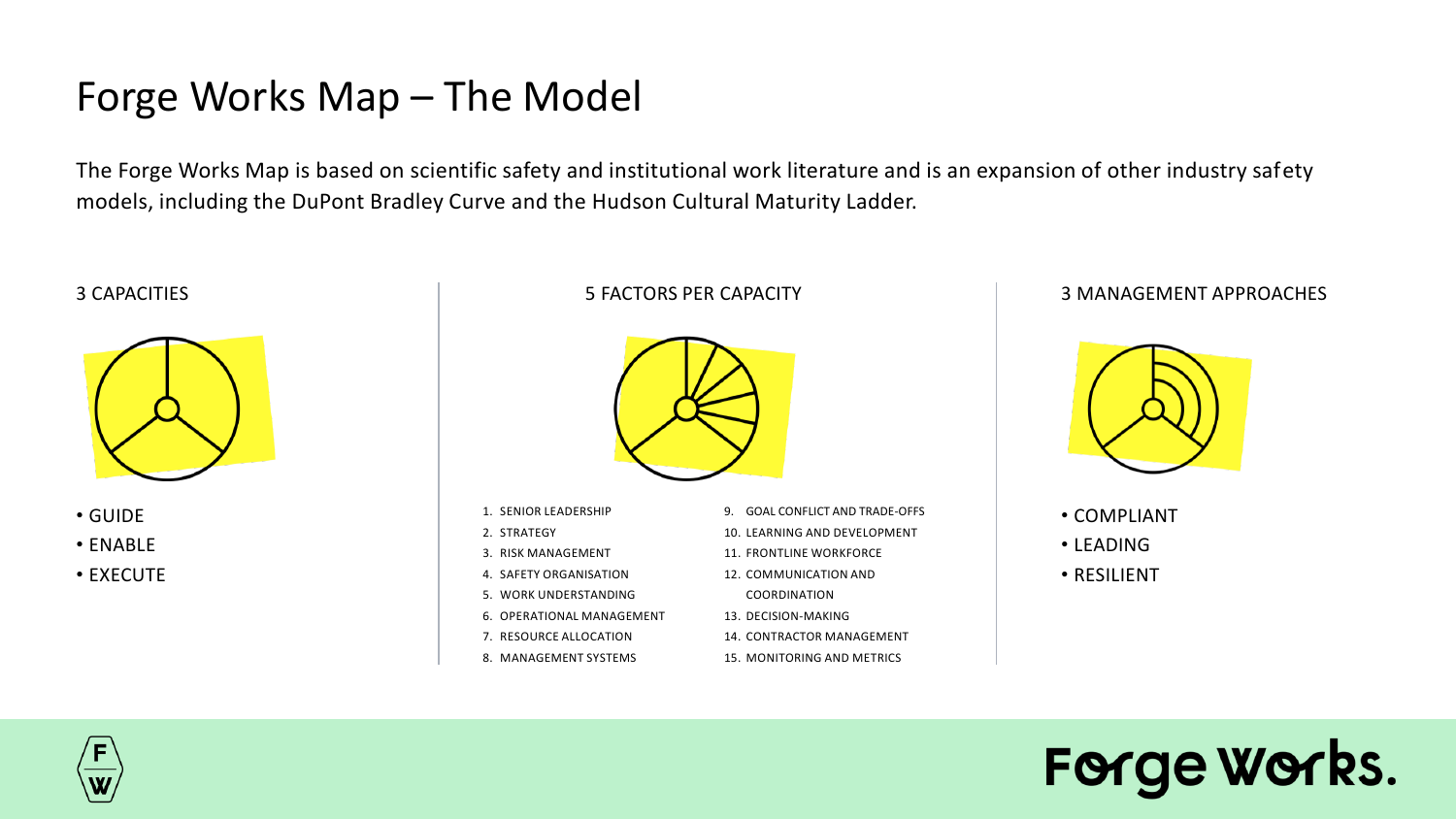## So what do we practically do about this?

| Capacity | Factor                                   | Systemic Management<br>(Compliant) | <b>Cultural Management</b><br>(Leading) | <b>Integrated Management</b><br>(Resilient) |
|----------|------------------------------------------|------------------------------------|-----------------------------------------|---------------------------------------------|
|          | Senior Leadership                        | Transactional leadership           | Transformational leadership             | Servant leadership                          |
| Guide    | Strategy                                 | Reactive safety work               | Clear goals & strategies                | Proactive safety of work                    |
|          | <b>Risk Management</b>                   | Risk assessments                   | <b>Risk information</b>                 | Risk foresight                              |
|          | Safety Organization                      | Compliance tasks                   | <b>Risk reduction</b>                   | Building operational capacity               |
|          | <b>Work Understanding</b>                | Procedures prescribe work          | Organizational factors drive work       | Workers manage emergent risk                |
| Enable   | <b>Operational Management</b>            | Delegate safety work               | Participate in safety work              | Facilitate safety through operations        |
|          | <b>Resource Allocation</b>               | Minimal budget                     | Investment in known issues              | Investment in operational slack             |
|          | <b>Management Systems</b>                | Regulatory compliance              | Specific safety needs of work           | Processes to support work as done           |
|          | <b>Goal Conflict &amp; Trade-offs</b>    | Production & injuries              | Known issues sacrifice production       | Budgets reset on weak signals               |
|          | Learning & Development                   | Competency management              | Benchmarking & 'best practice'          | Sense-making processes                      |
| Execute  | <b>Frontline Workers</b>                 | Comply with safety processes       | Active contribution to safety           | Co-design work                              |
|          | <b>Communications &amp; Coordination</b> | One-way communication              | Two-way communication                   | Open communication                          |
|          | Decision-making                          | Management decision-making         | Safety advisory support                 | Deference to expertise                      |
|          | <b>Contract Management</b>               | Manage by contract                 | Delivery partnerships                   | Client in service role                      |
|          | <b>Monitoring &amp; Metrics</b>          | Lagging indicators                 | Leading indicators                      | Predictive information                      |



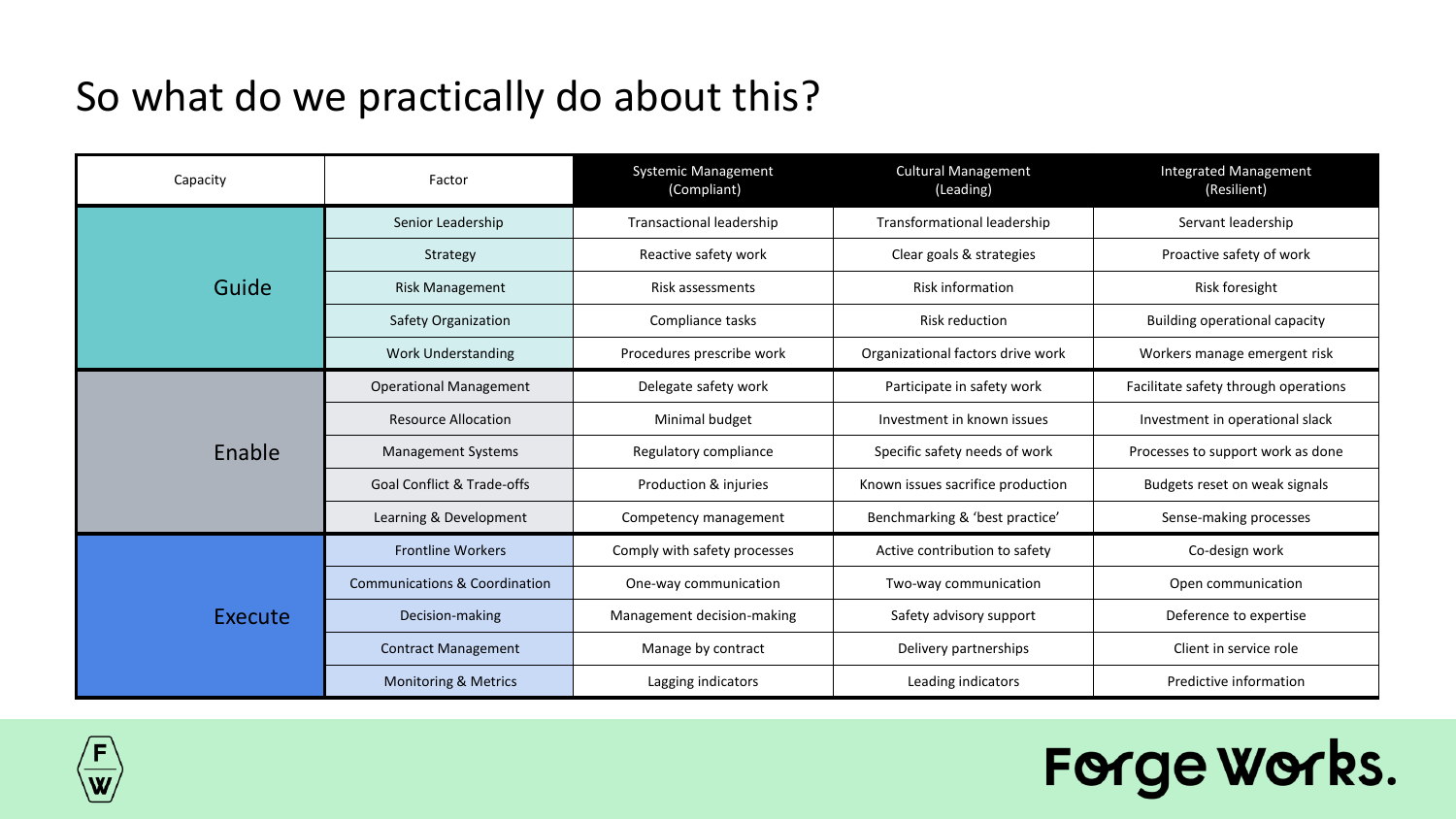#### Position Distribution

The distribution of the overall position represents the percentage of survey responses that fell within the Compliance, Leading or Resilient management approaches. The distribution helps us to understand organisational alignment as well as the potential tipping points and resistance for future improvement activities.

#### **Q** INSIGHTS

The perception of the different management approaches across the 3 capacities is consistent with an organisation transitioning to a more leading approach.

There is a view that the organisation focuses on creating safety through prescription and policies.

There is a perception that operational work is driven through compliance mechanisms; this is reinforced by the focus on technical training and competency management.



## Forge Works.

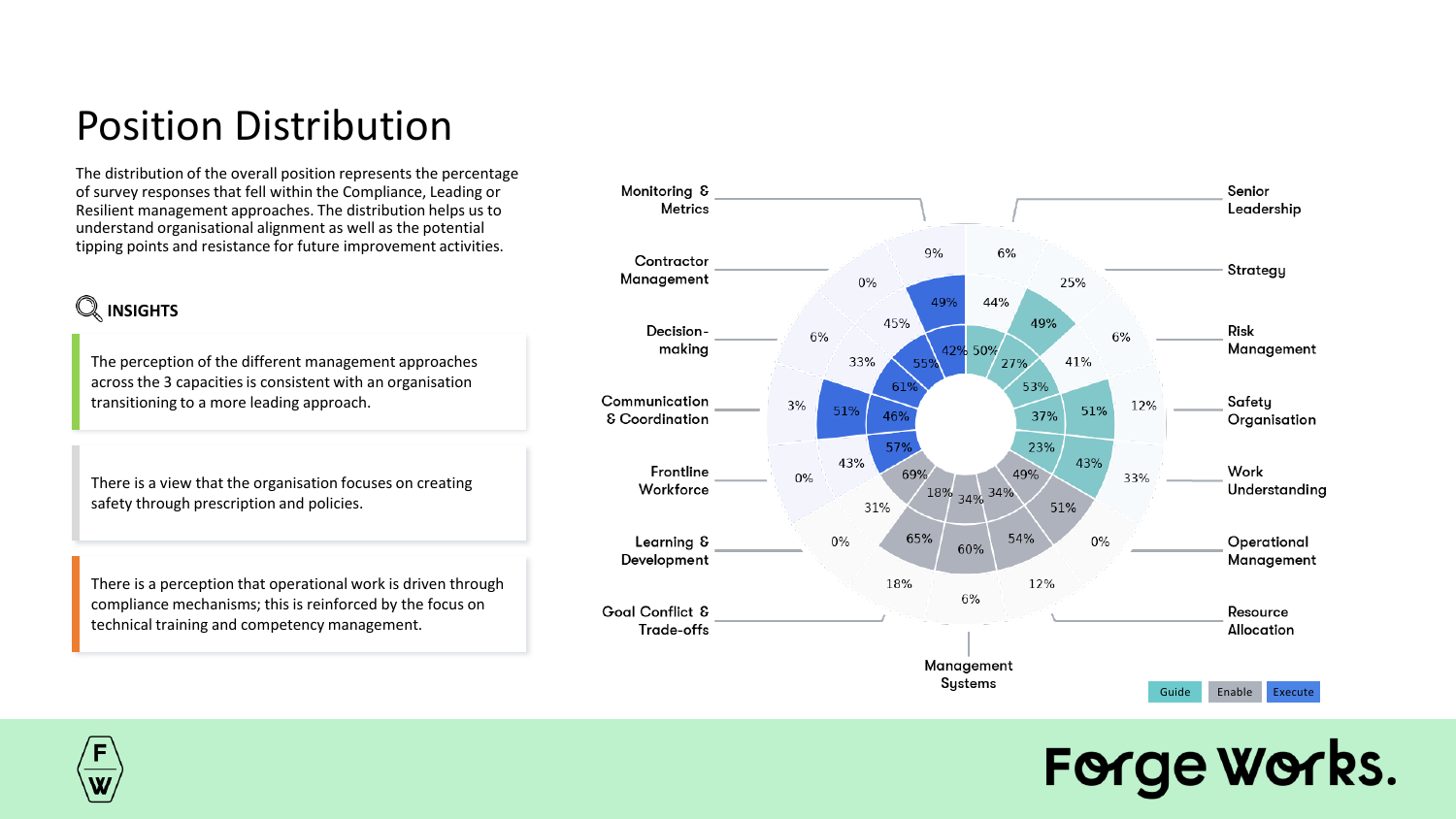



- 
- 60-64 mixture of compliant and leading management approaches 85-89 mixture of leading and resilient management approaches